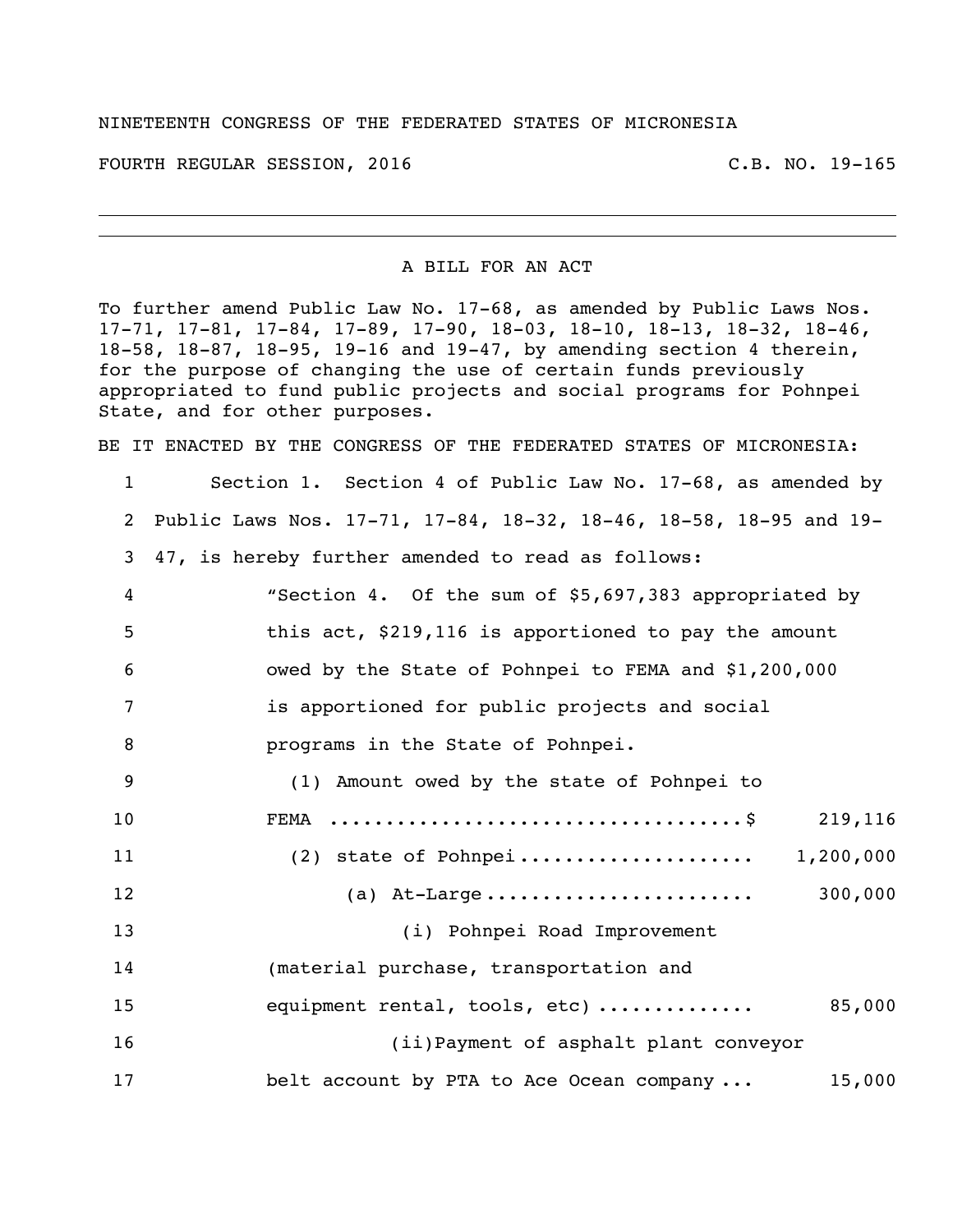C.B. NO. 19-165

| $\mathbf{1}$     | (iii) Mountain trails (labor,                         |
|------------------|-------------------------------------------------------|
| $\overline{2}$   | tools, equipment) \$<br>10,000                        |
| 3                | (iv) Waterways/channels                               |
| $\boldsymbol{4}$ | 10,000<br>improvement (labor, POL, tools, equipment). |
| 5                | (v) Pohnpei Outer Islands                             |
| 6                | transportation needs, communications,                 |
| 7                | navigational aid, including charter costs, fuel,      |
| 8                | channel clearing, boat and outdoor motor              |
| 9                | purchase<br>35,000                                    |
| 10               | 20,000<br>(vi) Aid to non-public high schools         |
| 11               | (vii) Pohnpei Sports facilities                       |
| 12               | Improvement (materials purchase, equipment            |
| 13               | rental and labor)<br>50,000                           |
| 14               | (viii) Historical sites                               |
| 15               | restoration/maintenance<br>15,000                     |
| 16               | (ix) Traditional leaders                              |
| 17               | conference and travel needs<br>20,664                 |
| 18               | (x) Civic leaders' FSM                                |
| 19               | 24,336<br>State visit                                 |
| 20               | (xi) Purchase of vehicle for U                        |
| 21               | 15,000<br>Municipal government                        |
| 22               | 300,000<br>(b) Election District No. 1                |
| 23               | (i) Road improvement-                                 |
| 24               | 35,298                                                |
| 25               | (ii) Other road improvements<br>100,000               |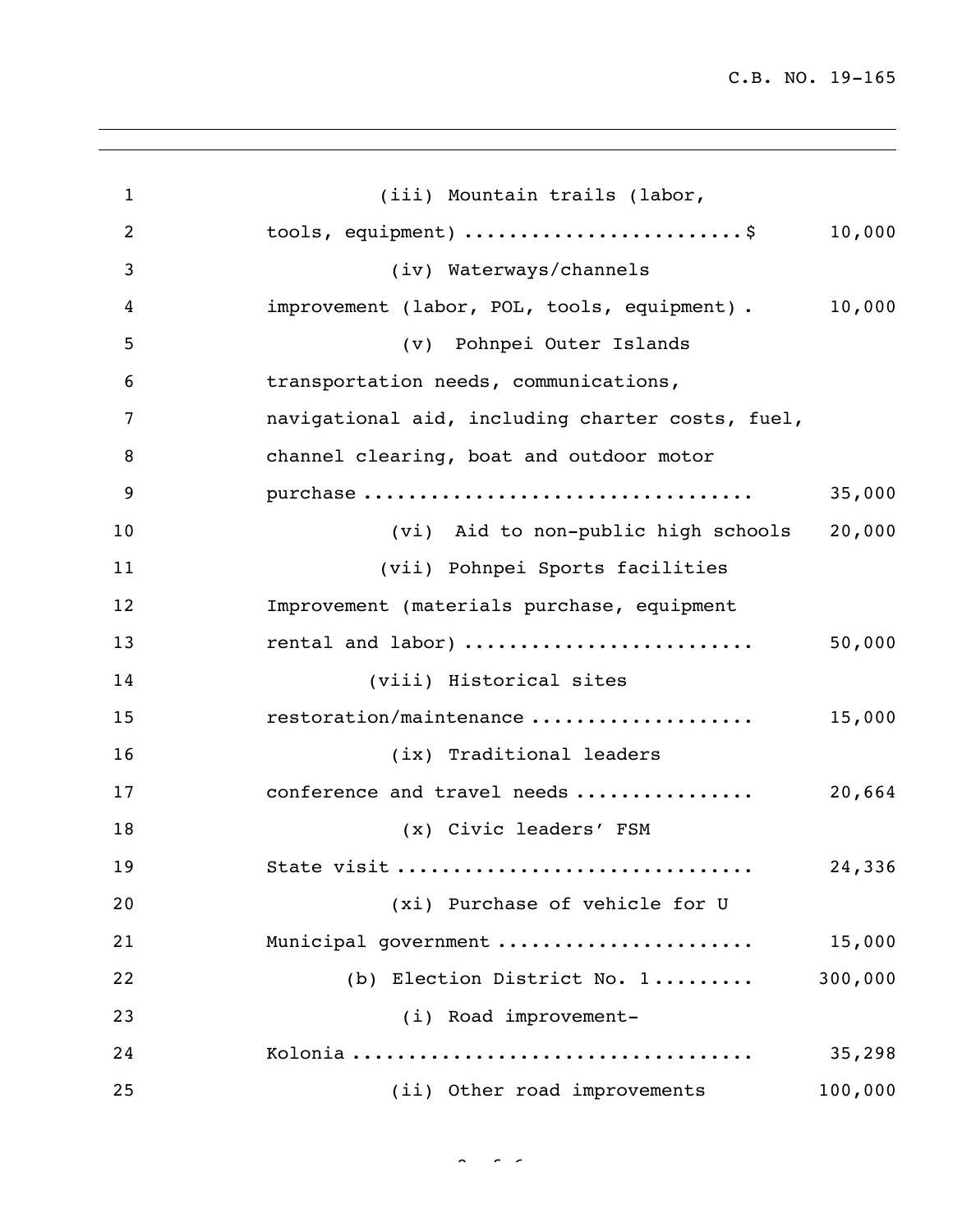C.B. NO. 19-165

| $\mathbf{1}$   | (iii) COM-FSM students'                      |
|----------------|----------------------------------------------|
| $\overline{2}$ | outstanding debt payment \$<br>22,000        |
| 3              | 8,000<br>(iv) St. Paul school subsidy        |
| 4              | (v) Social Security premium                  |
| 5              | contribution<br>15,000                       |
| 6              | (vi) Classroom upgrade                       |
| 7              | (Palikir school)<br>12,000                   |
| 8              | 10,000<br>(vii) Medical referrals (travel)   |
| 9              | (viii) Need Assessment/monitoring-           |
| 10             | Election District No. 1<br>43,000            |
| 11             | (ix) Calvary Baptist classroom               |
| 12             | completion<br>54,702                         |
| 13             | 300,000<br>(c) Election District No. 2       |
| 14             | 15,000<br>$(i)$ Akahk/Enipoas road           |
| 15             | 15,000<br>(ii) Rohi water system road        |
| 16             | 10,000<br>(iii) Metipw/Dolopwail road        |
| 17             | 15,000<br>(iv) Nan Woalin Poahloang road     |
| 18             | (v) Pwoai Pwoai water system road<br>15,000  |
| 19             | (vi) Temwen/Poasihloa road paving<br>30,000  |
| 20             | (vii) Toamwaoroahlong water                  |
| 21             | system improvement<br>7,380                  |
| 22             | (viii) Sapwalapw water                       |
| 23             | 5,000<br>system improvement                  |
| 24             | (ix) Pwok water system improvement<br>10,000 |
| 25             | (x) Students financial assistance<br>15,000  |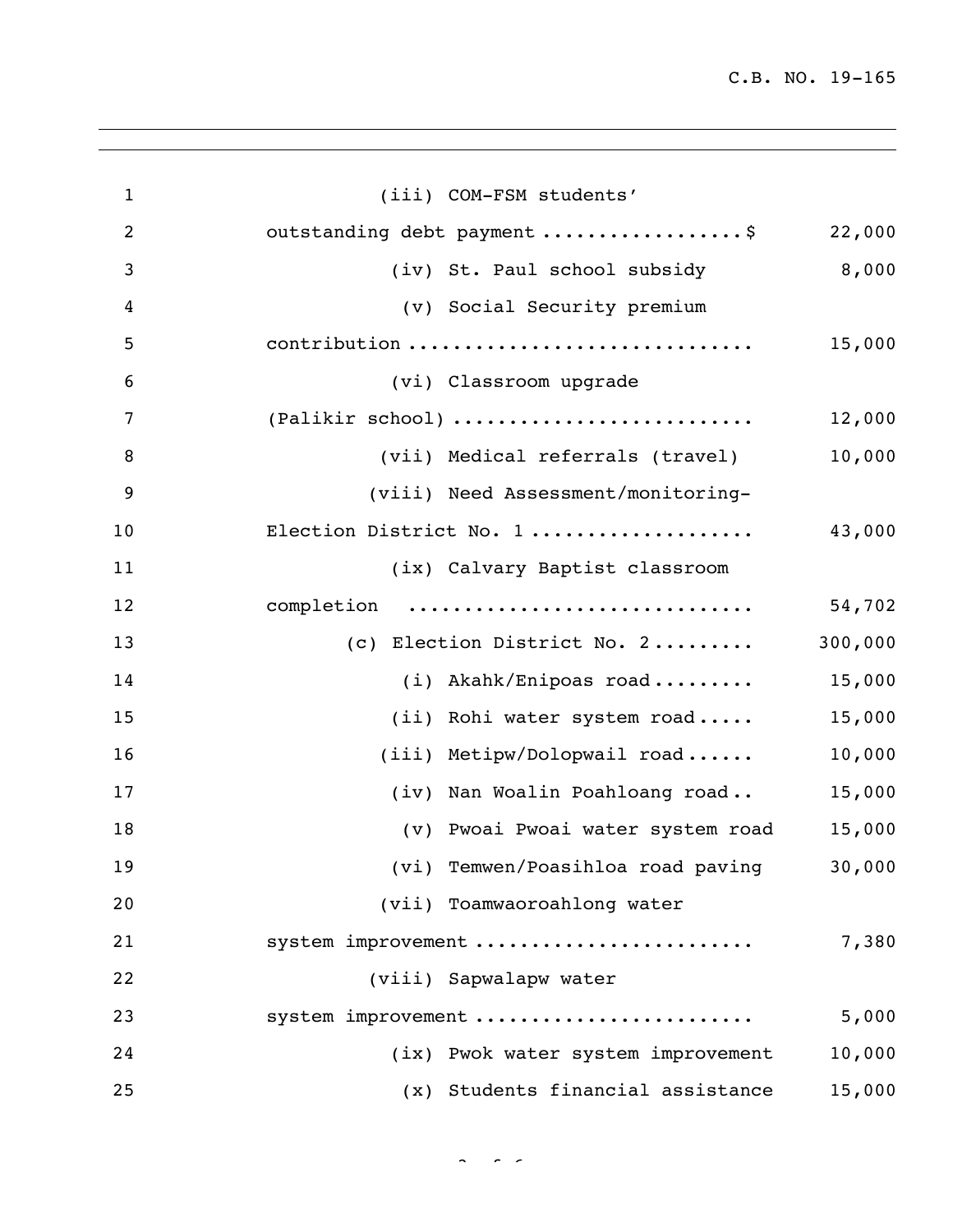| $\mathbf{1}$     | (xi) High School Cooks (Madolenihmw          |         |
|------------------|----------------------------------------------|---------|
| $\overline{2}$   | High school/Nanpei Memorial High School)  \$ | 4,300   |
| 3                | (xii) Police Vehicle supplemental            | 8,000   |
| $\overline{4}$   | (xiii) Youth activities                      | 7,500   |
| 5                | (xiv) Women's activities/programs            | 7,500   |
| 6                | (xv) Alekot Power extension                  | 20,000  |
| $\overline{7}$   | (xvi) Takaieu/Madolenihmw                    |         |
| 8                | Power extension                              | 20,000  |
| $\boldsymbol{9}$ | $(xvii)$ Coral materials                     | 7,500   |
| 10               | (xviii) ED#2 subsidy (administrative         |         |
| 11               | support and other current expenses)          | 30,000  |
| 12               | (xix) Agriculture Fair                       |         |
| 13               | (Madolenihmw/Kitti)                          | 5,000   |
| 14               | $(xx)$ PVC materials                         | 5,000   |
| 15               | (xxi) Hydraulic Trailer                      |         |
| 16               | mounted rig & accessories                    | 15,000  |
| 17               | $(xxii)$ Box culvert/bridge                  | 15,000  |
| 18               | (xxiii) Speaker's office menintiensapw       |         |
| 19               | administrative support                       | 5,000   |
| 20               | (xxiv) Meninkeder lapalap's office,          |         |
| 21               | administrative support                       | 5,000   |
| 22               | (xxv) Police vehicle supplement              | 5,000   |
| 23               | (xxvi) Kipar, Kitti road upgrade             | 2,820   |
| 24               | (d) Election District No. 3                  | 300,000 |
| 25               | (i) Women Associations'                      |         |

 $44.6 \times 10^{-12}$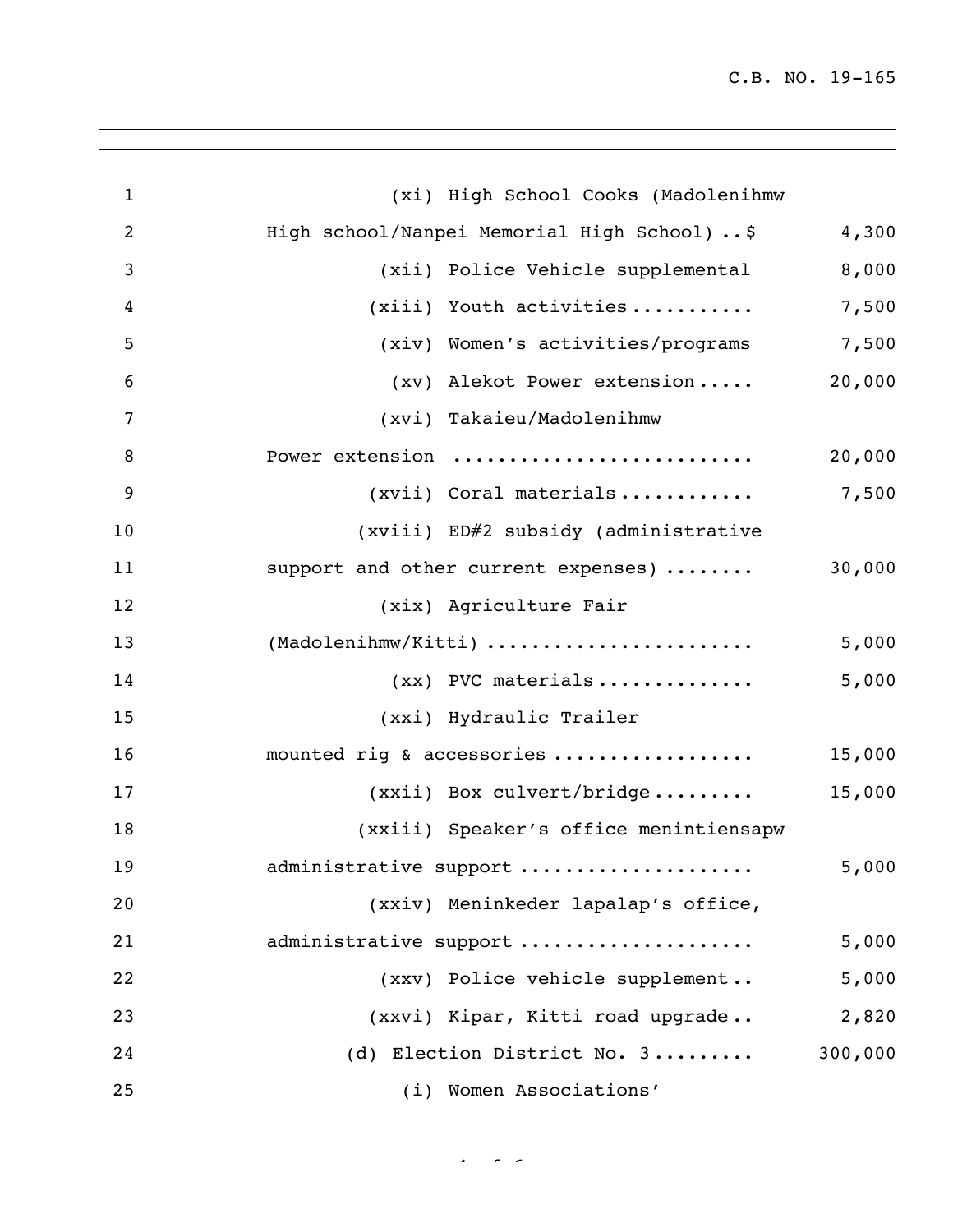C.B. NO. 19-165

| $\mathbf{1}$   | activities and equipment \$           | 15,000  |
|----------------|---------------------------------------|---------|
| $\overline{2}$ | (ii) Youth Associations               |         |
| 3              | activities and sporting equipment     | 15,000  |
| 4              | (iii) ED#3 Office subsidy             | 45,000  |
| 5              | (iv) Nett Secondary road              |         |
| 6              | improvement and maintenance           | 75,000  |
| 7              | (v) Water system projects             |         |
| 8              | improvement                           | 15,000  |
| 9              | (vi) Youth/Community Center           | 15,000  |
| 10             | (vii) Dehpek/Takaiou students'        |         |
| 11             |                                       | 15,000  |
| 12             | (viii) Student Financial Assistance   | 15,000  |
| 13             | (ix) Medical referral support         | 10,000  |
| 14             | (x) Nett, Awak, Saladak schools       |         |
| 15             | buildings improvement                 | 15,000  |
| 16             | (xi) Pohnpei Senior Citizens          |         |
| 17             | Associations program/activities       | 5,000   |
| 18             | $(xii)$ Farming equipment             | 4,420   |
| 19             | (xiii) General Road improvement       |         |
| 20             | and beautification                    | 36,222  |
| 21             | (xiv) [El Nino mitigation] Nett Point |         |
| 22             | Improvement                           | 10,580  |
| 23             | (xv) U Municipal inauguration         |         |
| 24             | and related cost                      | 8,778'' |
| 25             |                                       |         |

 $\frac{1}{\sqrt{2}}$  of  $\frac{1}{\sqrt{2}}$